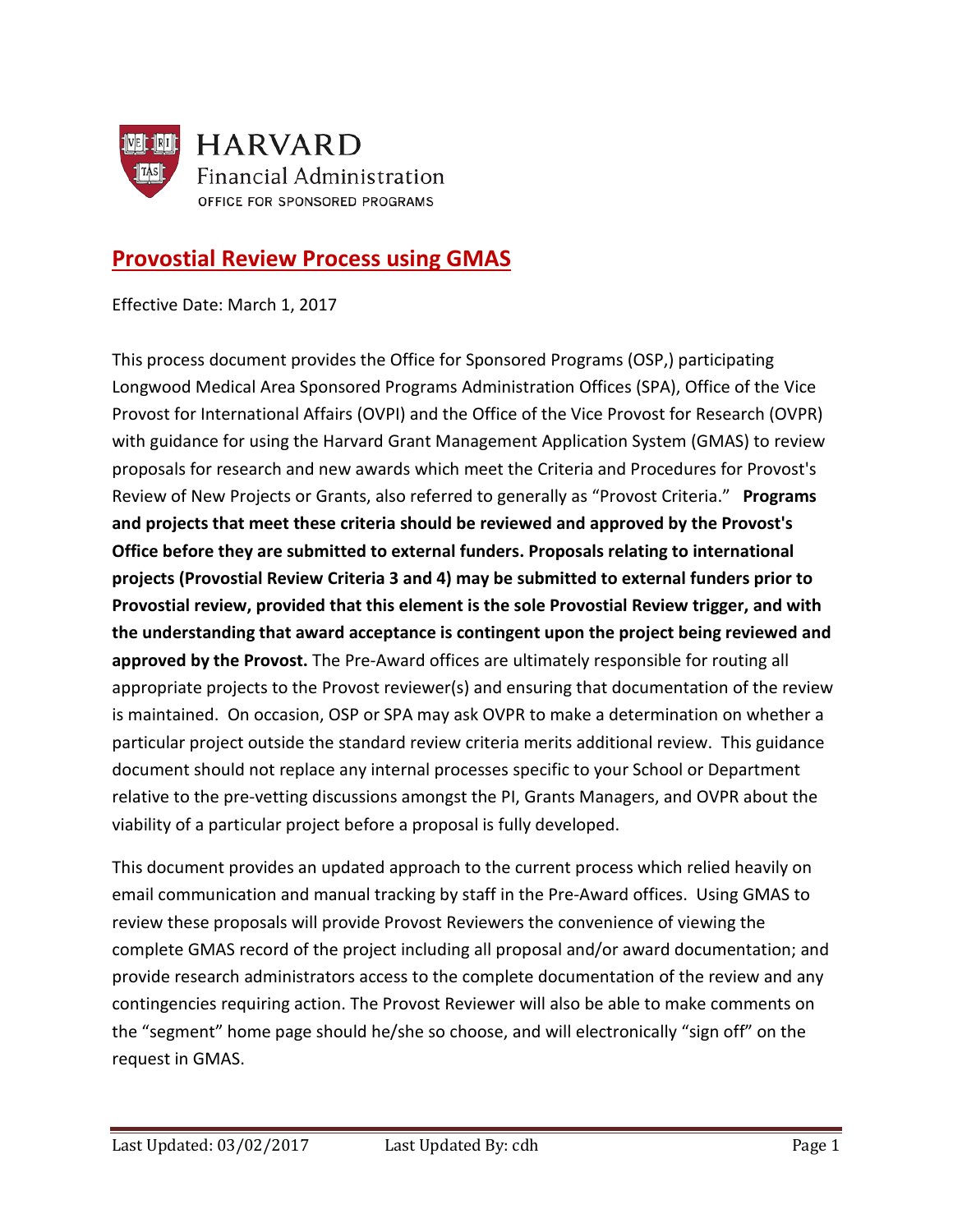## **Additional Resources:**

<http://vpr.harvard.edu/pages/provost-criteria-review>

## **Pre-Award Office steps when a proposal submission or award has been identified as meeting Provostial Review Criteria**

- 1. OSP or SPA reviewer will navigate to the GMAS Request homepage, edit the Required Signatures and add the "Provost Signatory" role to the list. Allison O'Donnell, the Associate Research Compliance Coordinator, should be selected as the Provost Signatory. The Associate Research Compliance Coordinator will add additional OVPR reviewers if necessary.
- 2. Using the text box in the "GMAS Signature Required" email generation screen, OSP/SPA reviewer will specify a department contact, the sponsor deadline, and a brief statement indicating the particular element(s) of the proposal that has triggered the need for Provostial Review. Including additional context, such as providing background on the administrative structure of a department and if they have experience with similar projects, will be helpful to the Provostial Reviewer.

| Lock and route for signatures |        |                                                   |                                                                                                                                                                                                                                                                                                                                       |                                     | Fund<br>Project ID 07259820-01<br>no. |                                                  |  |
|-------------------------------|--------|---------------------------------------------------|---------------------------------------------------------------------------------------------------------------------------------------------------------------------------------------------------------------------------------------------------------------------------------------------------------------------------------------|-------------------------------------|---------------------------------------|--------------------------------------------------|--|
|                               |        |                                                   |                                                                                                                                                                                                                                                                                                                                       |                                     | <b>Title</b>                          | <b>Drug Testing Human</b><br>Subjects in Syria   |  |
|                               |        |                                                   |                                                                                                                                                                                                                                                                                                                                       |                                     | P.L                                   | Tahmassian, Ara<br><b>Bill and Melinda Gates</b> |  |
|                               |        |                                                   |                                                                                                                                                                                                                                                                                                                                       |                                     | <b>Sponsor</b>                        | <b>Foundation</b><br>10-01-2016 to               |  |
|                               |        |                                                   |                                                                                                                                                                                                                                                                                                                                       |                                     | <b>Dates</b>                          | 09-30-2017                                       |  |
|                               |        |                                                   |                                                                                                                                                                                                                                                                                                                                       |                                     |                                       |                                                  |  |
|                               |        |                                                   | Below is the list of required signatures for this request. Notifications will be sent to those listed below.                                                                                                                                                                                                                          |                                     |                                       |                                                  |  |
| requirements.                 |        |                                                   | Note: these are only Harvard internal requirements and do not include any additional sponsor and hard copy signature                                                                                                                                                                                                                  |                                     | m.                                    | Help with this page                              |  |
|                               |        |                                                   |                                                                                                                                                                                                                                                                                                                                       |                                     |                                       |                                                  |  |
| <b>E-mail sent</b>            | Signed | Role                                              | <b>Name</b>                                                                                                                                                                                                                                                                                                                           | <b>E-mail address</b>               |                                       |                                                  |  |
|                               |        | Principal Investigator                            | Tahmassian, Ara                                                                                                                                                                                                                                                                                                                       | qmasnotification@camail.harvard.edu |                                       |                                                  |  |
|                               |        | <b>Sponsored Programs</b>                         | Lucas, Jaclyn A                                                                                                                                                                                                                                                                                                                       | gmasnotification@camail.harvard.edu |                                       |                                                  |  |
|                               |        | Approver                                          |                                                                                                                                                                                                                                                                                                                                       |                                     |                                       |                                                  |  |
|                               |        | <b>Provost Signatory</b>                          | O'Donnell, Allison T                                                                                                                                                                                                                                                                                                                  | amasnotification@camail.harvard.edu |                                       |                                                  |  |
| <b>Notification</b>           |        |                                                   |                                                                                                                                                                                                                                                                                                                                       |                                     |                                       |                                                  |  |
| <b>Subject</b>                |        | Signature required - internal review              |                                                                                                                                                                                                                                                                                                                                       |                                     |                                       |                                                  |  |
| Body                          |        |                                                   | Review and signature are requested for Request ID 6092577-Drug Testing Human Subjects in Syria for Tahmassian,<br>Ara. Submission deadline is 09-01-2016. Select Request 6092577 to view the request in GMAS and to electronically<br>sign or log the signature. To view the project on-line, select Drug Testing Human Subjects in £ |                                     |                                       | lа.                                              |  |
| <b>Additional Comments</b>    |        | contact is Liza Harsch if you have any questions. | Hi Allison, sending this for Provost review as it is \$20M, plus involves an<br>international HS component in Syria so we will need Todd to review again if<br>awarded. Please review and let me know if we can proceed. The department                                                                                               |                                     |                                       |                                                  |  |
|                               |        |                                                   |                                                                                                                                                                                                                                                                                                                                       |                                     |                                       |                                                  |  |

- 3. OSP/SPA reviewer will also include the date sent to Provost and reasons for requesting review in the Comments field of the Request homepage.
	- a. Example: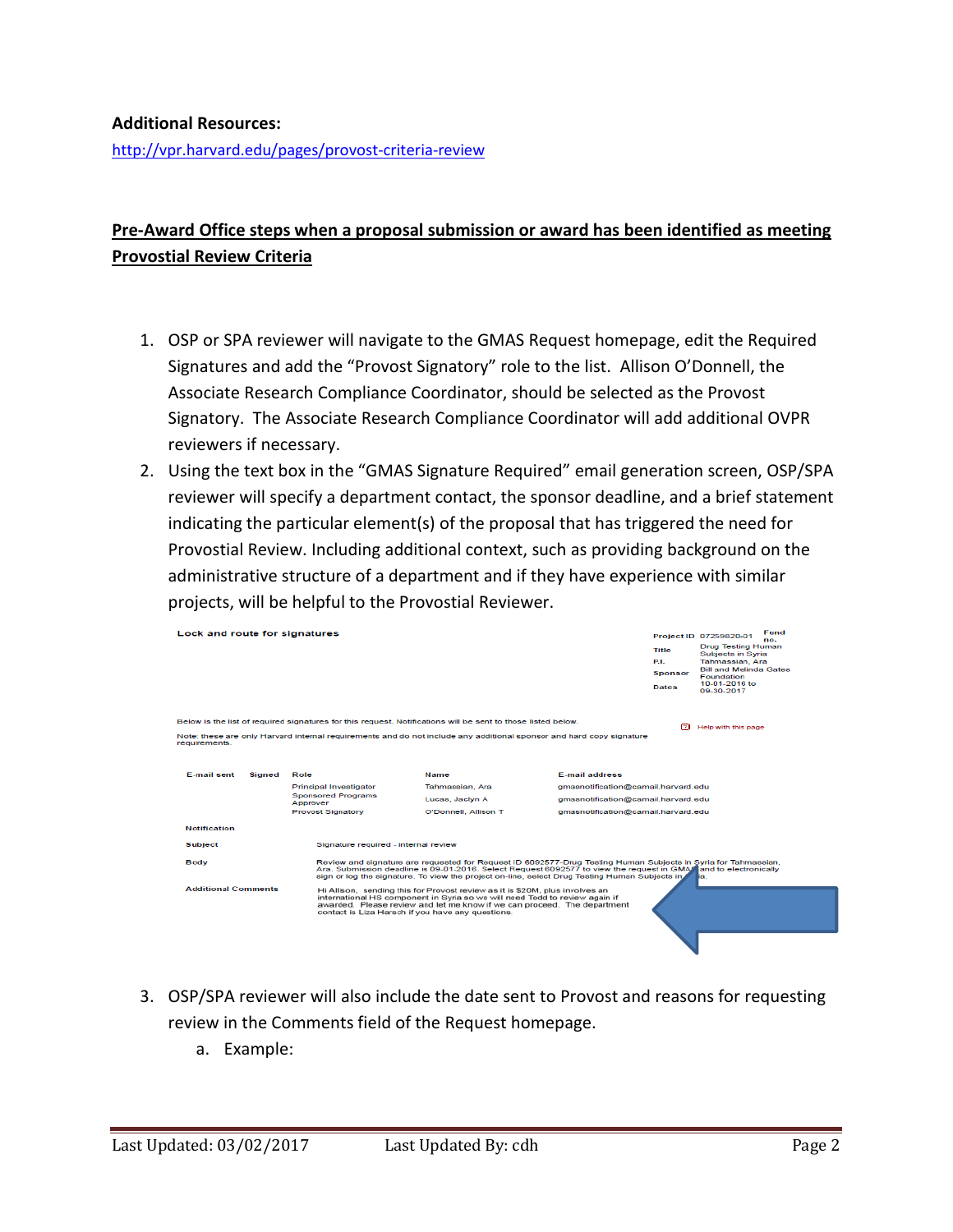| Retract this reques |  |
|---------------------|--|
|---------------------|--|

**Request attributes** 

**Request information** 

Principal investigator

**Request number** 

Type

Tub

Org

Title

Project type

**Status** 

Submit to sponsor

Retroactive

6092577

Initial request

Under internal review

630, UIFI<sup>N</sup>Univ Interfaculty Initiatives

64151, UIFMVPR Sponsored Funds

Basic research and all other

Tahmassian, Ara

Drug Testing Human Subjects in Syria

open all | close all

No

Edit

## HMS Proposal Checklist

**Guidance links** 

OSP Proposal Information

#### Administrative team

### Submissions

0 submissions 0 pending submission

#### **Related History**

 $\blacktriangleright$  View segment revision history

#### **Forms and letters**

Letter of Intent Human Subjects Completion No Cost Extension  $\operatorname{\mathsf{Confirmation}}$ 

| Sponsor                                                                          |                                                                          | Bill and Melinda Gates Foundation                        |                |               |  |  |
|----------------------------------------------------------------------------------|--------------------------------------------------------------------------|----------------------------------------------------------|----------------|---------------|--|--|
| <b>Sponsor type</b>                                                              |                                                                          | US Foundation/society                                    |                |               |  |  |
| Prime sponsor                                                                    |                                                                          |                                                          |                |               |  |  |
| Prime sponsor type                                                               |                                                                          |                                                          |                |               |  |  |
| <b>OMB A21 functional code</b>                                                   |                                                                          | Organized Research (A02)                                 |                |               |  |  |
| <b>Discipline</b>                                                                |                                                                          | Other                                                    |                |               |  |  |
| Spon v tracking number                                                           |                                                                          |                                                          |                |               |  |  |
| to RFP?<br><b>Respon</b>                                                         |                                                                          | No                                                       |                |               |  |  |
| Prepond ance of effort?                                                          |                                                                          | On-campus                                                |                |               |  |  |
| <b>Comments</b>                                                                  |                                                                          | 1 comment                                                |                |               |  |  |
| Edit<br>Required signatures 3 total:   3 needed   0 done<br>Close $\blacksquare$ |                                                                          |                                                          |                |               |  |  |
| <b>Principal Investigator</b>                                                    |                                                                          |                                                          |                | Log           |  |  |
| Tahmassian, Ara                                                                  |                                                                          |                                                          |                |               |  |  |
| <b>Name</b>                                                                      |                                                                          | <b>Signature</b>                                         | Signature date |               |  |  |
| <b>Sponsored Programs Approver</b>                                               |                                                                          |                                                          |                | Sign          |  |  |
| Lucas, Jaclyn A                                                                  |                                                                          |                                                          |                | Log           |  |  |
| <b>Name</b>                                                                      |                                                                          | <b>Signature</b>                                         | Signature date |               |  |  |
| <b>Provost Signatory</b>                                                         |                                                                          |                                                          |                | Log           |  |  |
| O'Donnell, Allison T                                                             |                                                                          |                                                          |                |               |  |  |
| <b>Name</b>                                                                      |                                                                          | Signature                                                | Signature date |               |  |  |
| <b>Submission</b><br>requirements                                                |                                                                          | due to sponsor 09-01-2016                                | Edit           | Open $\Box$   |  |  |
| <b>Budget</b>                                                                    |                                                                          | Proposed 10-01-2016 to 09-30-2017   Total(\$) 20,000,000 | Edit           | Open $\Box$   |  |  |
| <b>Approval attributes</b>                                                       |                                                                          | - 1 apply   9 do not apply                               | Edit           | Open <b>D</b> |  |  |
| <b>Approvals</b>                                                                 | -3 total   1 needed   0 pending   1 done   0 exempt   0 notified   0 N/A |                                                          |                | Open <b>D</b> |  |  |
| <b>Accounts</b>                                                                  | -1 total   0 active   0 validated   1 under development   0 closed       |                                                          |                | Open <b>D</b> |  |  |
| Subagreements                                                                    |                                                                          | - 0 total   0 modified through this request              |                | Open <b>D</b> |  |  |
| <b>Research staff</b>                                                            |                                                                          | 1 individuals                                            |                |               |  |  |
| <b>Interfaculty</b><br>involvement                                               | $-0$ Total                                                               |                                                          | Edit           | Open $\Box$   |  |  |
| Other school info                                                                |                                                                          | - UIFI <sup>N</sup> Univ Interfaculty Initiatives        | Edit           | Open $\Box$   |  |  |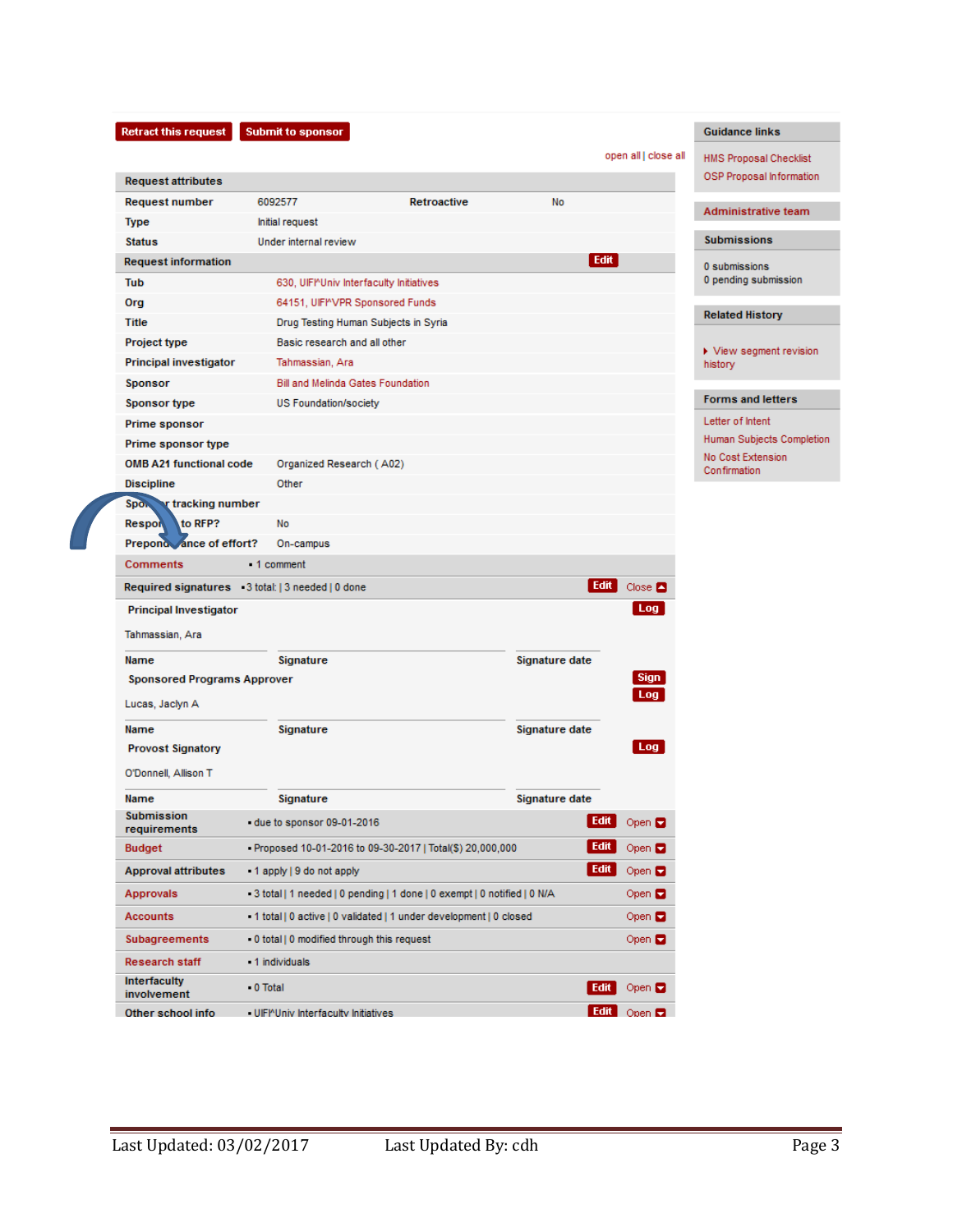| and all a series of the United<br><b>Comments</b> | close                                                                        |
|---------------------------------------------------|------------------------------------------------------------------------------|
|                                                   | 111<br><b>Add comment</b>                                                    |
| <b>Colleen Hutchins</b><br>8/19/16 11:26am        | Sent for Provost review 8/1/16. \$20M + international HS component in Syria. |

## **Provost Signatory steps when a proposal submission or award has been identified as meeting Provost Criteria**

- 1. Provost Signatory will receive a GMAS-generated email with the subject line "GMAS Signature Required"
- 2. Reviewer has access to review any data or documents in the GMAS record which he/she feels will inform their review.
- 3. Provost Reviewer will navigate to the GMAS Request Home Page from the email and perform the review.

Figure 1: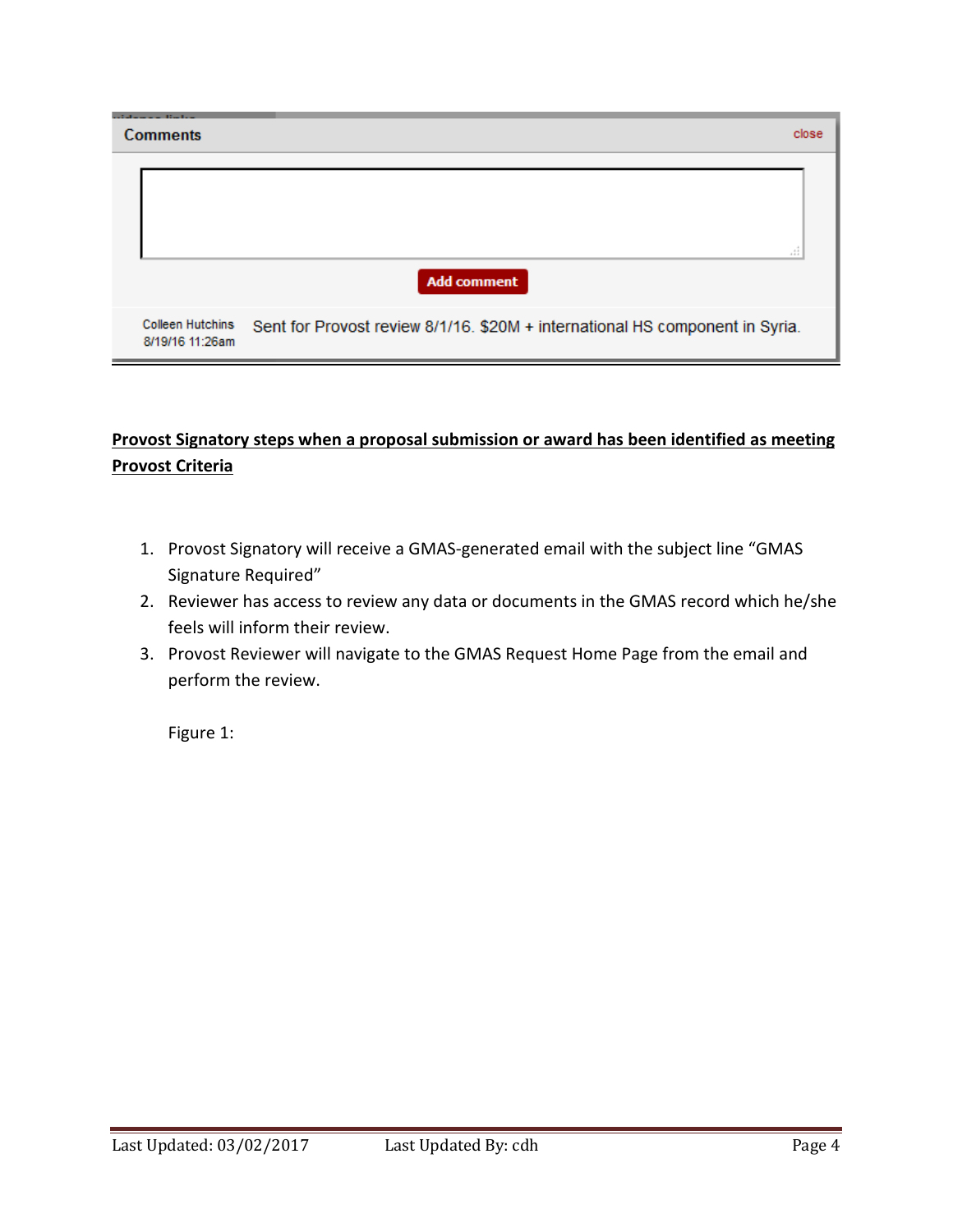| <b>Type</b>                                                                            | Initial request                                          |                                                                         |                      |  |
|----------------------------------------------------------------------------------------|----------------------------------------------------------|-------------------------------------------------------------------------|----------------------|--|
| <b>Status</b><br>Under internal review                                                 |                                                          |                                                                         |                      |  |
| <b>Request information</b>                                                             |                                                          | Edit                                                                    |                      |  |
| Tub                                                                                    | 630. UIFI <sup>O</sup> Univ Interfaculty Initiatives     |                                                                         |                      |  |
| Org                                                                                    | 64151, UIFINVPR Sponsored Funds                          |                                                                         |                      |  |
| Title                                                                                  | Drug Testing Human Subjects in Syria                     |                                                                         |                      |  |
| <b>Project type</b>                                                                    | Basic research and all other                             |                                                                         |                      |  |
| <b>Principal investigator</b>                                                          | Tahmassian, Ara                                          |                                                                         |                      |  |
| <b>Sponsor</b>                                                                         | <b>Bill and Melinda Gates Foundation</b>                 |                                                                         |                      |  |
| <b>Sponsor type</b>                                                                    | US Foundation/society                                    |                                                                         |                      |  |
| Prime sponsor                                                                          |                                                          |                                                                         |                      |  |
| Prime sponsor type                                                                     |                                                          |                                                                         |                      |  |
| <b>OMB A21 functional code</b>                                                         | Organized Research (A02)                                 |                                                                         |                      |  |
| <b>Discipline</b>                                                                      | Other                                                    |                                                                         |                      |  |
| Sponsor tracking number                                                                |                                                          |                                                                         |                      |  |
| <b>Response to RFP?</b>                                                                | No                                                       |                                                                         |                      |  |
| Preponderance of effort?                                                               | On-campus                                                |                                                                         |                      |  |
| <b>Comments</b>                                                                        | 1 comment                                                |                                                                         |                      |  |
| Required signatures 3 total:   3 needed   0 done                                       |                                                          | Edit                                                                    | Close $\blacksquare$ |  |
| <b>Principal Investigator</b>                                                          |                                                          |                                                                         | Log                  |  |
| Tahmassian, Ara                                                                        |                                                          |                                                                         |                      |  |
| Name                                                                                   | Signature                                                | Signature date                                                          |                      |  |
| <b>Sponsored Programs Approver</b>                                                     |                                                          |                                                                         | <b>Sign</b>          |  |
| Lucas, Jaclyn A                                                                        |                                                          |                                                                         | Log                  |  |
| Name                                                                                   | Signature                                                | Signature date                                                          |                      |  |
| <b>Provost Signatory</b>                                                               |                                                          |                                                                         | Log                  |  |
|                                                                                        |                                                          |                                                                         |                      |  |
| O'Donnell, Allison T                                                                   |                                                          |                                                                         |                      |  |
| Name                                                                                   | Signature                                                | Signature date                                                          |                      |  |
| <b>Submission</b><br>requirements                                                      | due to sponsor 09-01-2016                                | Edit                                                                    | Open <b>D</b>        |  |
| <b>Budget</b>                                                                          | Proposed 10-01-2016 to 09-30-2017   Total(\$) 20,000,000 | Edit                                                                    | Open <b>D</b>        |  |
| <b>Approval attributes</b>                                                             | 1 apply   9 do not apply                                 | Edit                                                                    | Open <b>D</b>        |  |
| <b>Approvals</b>                                                                       |                                                          | 3 total   1 needed   0 pending   1 done   0 exempt   0 notified   0 N/A |                      |  |
| <b>Accounts</b><br>- 1 total   0 active   0 validated   1 under development   0 closed |                                                          |                                                                         | Open <b>D</b>        |  |
| Subagreements<br>- 0 total   0 modified through this request                           |                                                          |                                                                         | Open $\Box$          |  |
| 1 individuals<br>Research staff                                                        |                                                          |                                                                         |                      |  |
| <b>Interfaculty</b><br>involvement                                                     | ■ 0 Total                                                | Edit                                                                    | Open <b>D</b>        |  |
| Other school info                                                                      | UIFPUniv Interfaculty Initiatives                        | Edit                                                                    | Open <b>D</b>        |  |
| <b>Documents</b>                                                                       | 1 Document(s)                                            |                                                                         |                      |  |
|                                                                                        |                                                          |                                                                         |                      |  |